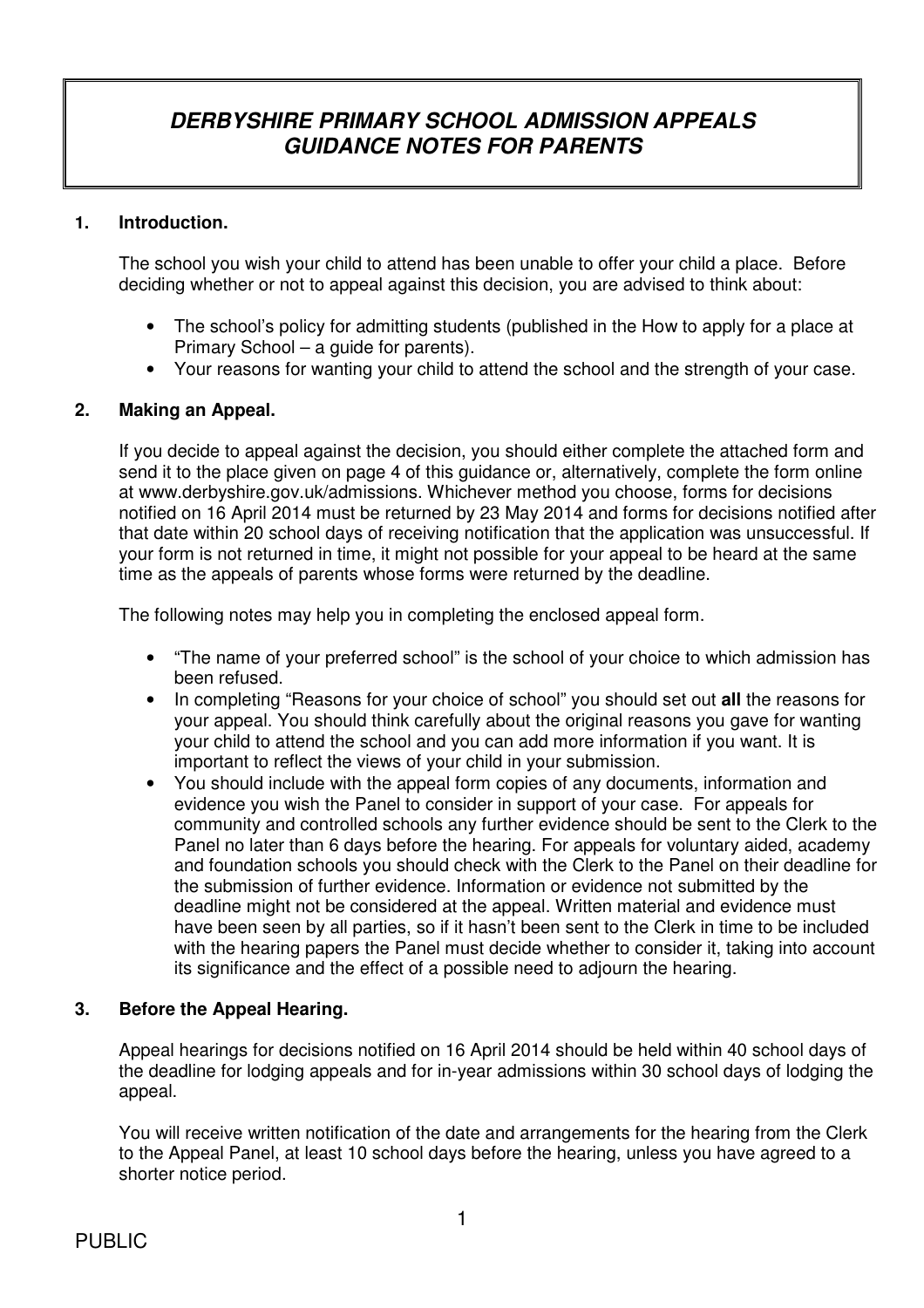Before the hearing the Clerk will send you, the admission authority and the Panel members copies of all the papers required for the hearing, including a written statement of how the school's admission policy has been applied in your child's case, the reasons for the admission authority's decision to refuse your child a place at the preferred school, a copy of your appeal form and any additional information or evidence you have sent.

### **4. The Appeal Panel.**

 The Panel which hears parents' appeals comprises of a chair and at least two other members, and must include at least one lay member and one person who has experience in education. The Panel is independent of the school and the admission authority (which, in the case of community and voluntary controlled schools is the local authority, in the case of voluntary aided and foundation schools is the school's governing body and in the case of academies is the academy trust) and has the power to overturn the decision to refuse a place for your child at the preferred school.

### **5. The Appeal Hearing.**

 You are encouraged to attend the appeal hearing in order to hear and question the admission authority's case, make your own case and clarify your written statement. You may, if you wish, be represented at the meeting by someone else, or accompanied by a friend. If you don't attend, the hearing may go ahead in your absence, and be decided on the written information submitted

### **6. How the Panel Reaches its Decision.**

### **(a) Appeal relating to entry into Year Groups other than the Reception, Year 1 and Year 2.**

The Panel must follow a two stage process:

First, the Panel must consider whether the school's published admission arrangements and the co-ordinated admission arrangements comply with the mandatory requirements set out in statute and in the School Admissions Code, and whether these arrangements have been correctly and impartially applied to your child. The Panel must also consider whether the admission of additional children at your preferred school would prejudice the provision of efficient education or the efficient use of resources. At this stage the characteristics and circumstances of the particular child are not usually relevant. The onus is on the admission authority to prove its case. The Panel must consider a number of factors which may include: what effect an additional admission would have on the school in the current and following academic years; whether any changes have been made to the school's physical accommodation or organisation since an admission number was set; the impact of the locally agreed Fair Access Protocol (for unplaced and vulnerable children); and the impact on the organisation and size of classes, the availability of teaching staff, and the effect on children already at the school. If yours is the only appeal being heard for the school in question, and the Panel is not satisfied that there would be such prejudice, or finds that the admission arrangements were not correctly applied, the Panel must allow your appeal. Where the Panel decides that the admission of an additional child would cause prejudice, it must go on to the second stage.

 At the second stage, the Panel must balance the prejudice to the school against your individual case. It must take into account your reasons for expressing a preference for the school, including what the school can offer your child that other schools cannot.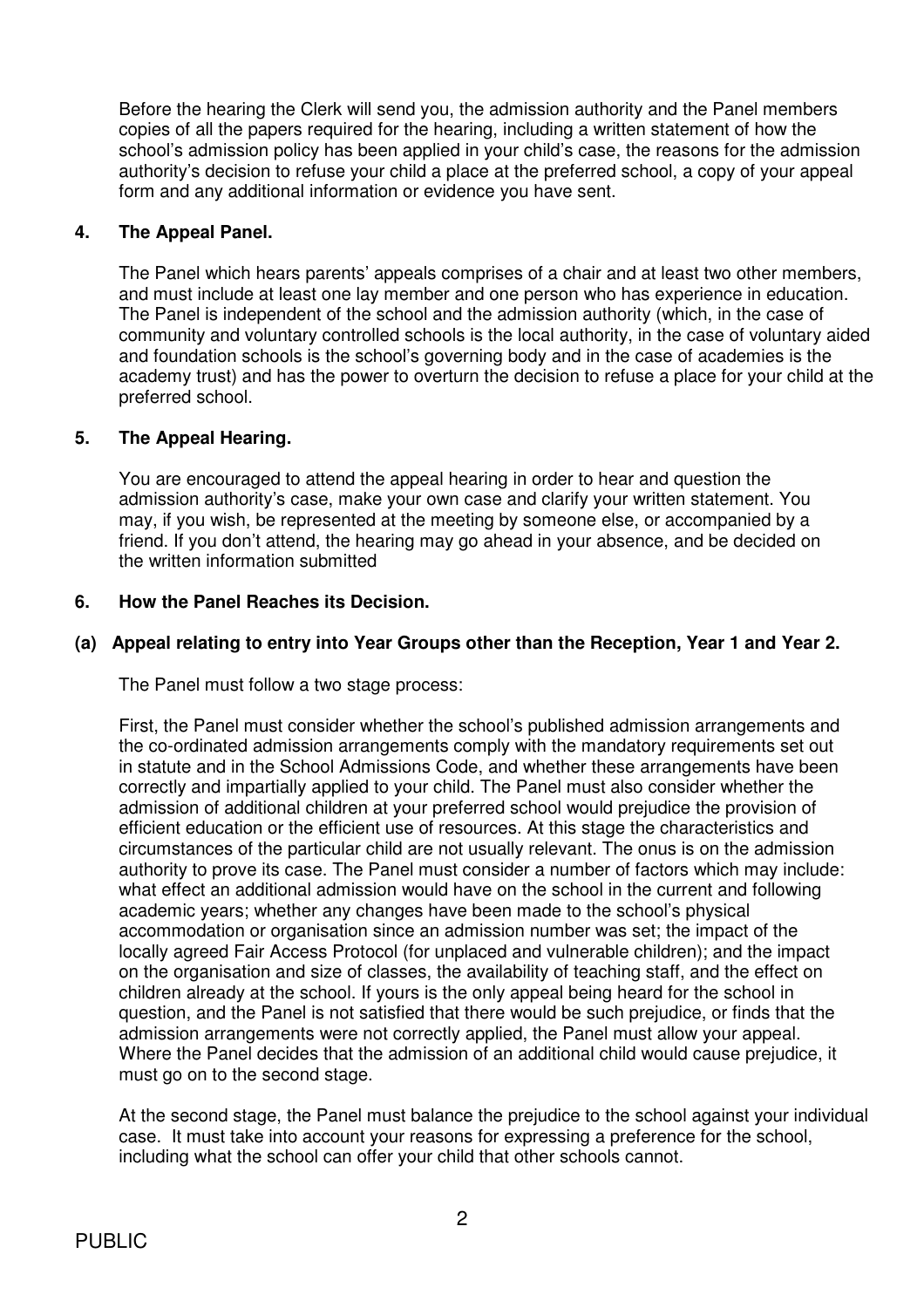When there are a number of appeals relating to one school, the Panel must not compare individual cases unless it finds that there are more cases which outweigh the prejudice than the school can admit, in which case the Panel must compare all the cases and uphold the strongest.

### **(b) Appeal involving Children entering Infant Classes (Reception, Year 1 and Year 2).**

Legislation limiting infant class sizes to a maximum of 30 came into effect in September 2001. Only in very limited circumstances can admission over the limit be permitted.

Admission authorities may therefore refuse to admit a child to a school where admission would breach the infant class size limit and there are no measures the authority could take to avoid this without prejudicing the provision of efficient education or the efficient use of resources. For example, such prejudice might be caused if the school had to take measures such as employing an extra teacher or building an extra classroom.

In Infant Class Size Appeals, the Panel must follow a two stage decision making process. At the first stage, it considers the following questions:

i) would the admission of additional children breach the infant class size limit?

ii) do the school's published admission arrangements and the co-ordinated admission arrangements comply with the mandatory requirements set out in statute and in the School Admissions Code?

iii) were these correctly and impartially applied?

iv) was the decision to refuse admission one which a reasonable admission authority would have made in the circumstances of the case (which the Admission Appeals Code clarifies as meaning that the admission authority's decision was not "perverse", or an "outrageous...defiance of logic")?

If the Panel finds that the answer to all these questions is "yes", it must dismiss the appeal.

In multiple appeals, if the answer to any of these questions is "no", but there a number of children where this applies, the Panel must move to a Second Stage where it compares each case and decides which, if any, to uphold; and where the school could admit a certain number of children without breaching the infant class size limit (or without needing to take measures to avoid breaching it that would prejudice the provision of efficient education or efficient use of resources) the Panel must uphold the appeals of at least that number of children.

### **7. Further Information.**

 The Clerk to the Appeal Panel will send you full details about the appeals procedure when writing to give you a date for the hearing.

 If you have any questions about school admission appeals or about completing the appeals form, please contact the Admissions & Appeals Team on 01629 537479 or email admissions@derbyshire.gov.uk.

 If you wish to access independent advice or information on school admissions or appeals you can contact the Children's Legal Centre at www.childrenslegalcentre.com or ring the advice line on 0808 802 0008.

### **Please note: your completed appeal form will be acknowledged upon receipt. If you do not receive an acknowledgement within 7 working days, please contact the place you returned the form to (see information on page 4 of this guidance).**